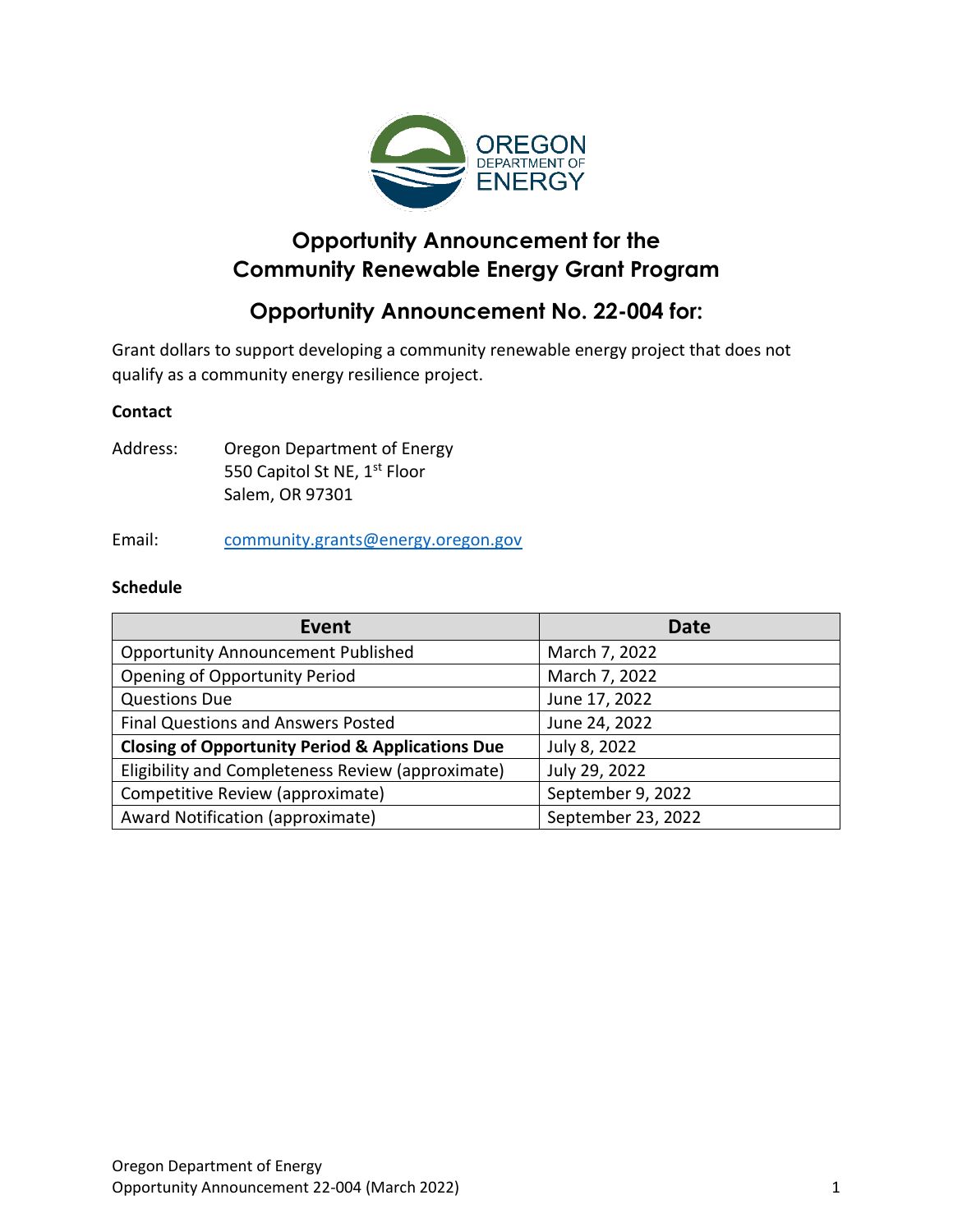# **Contents**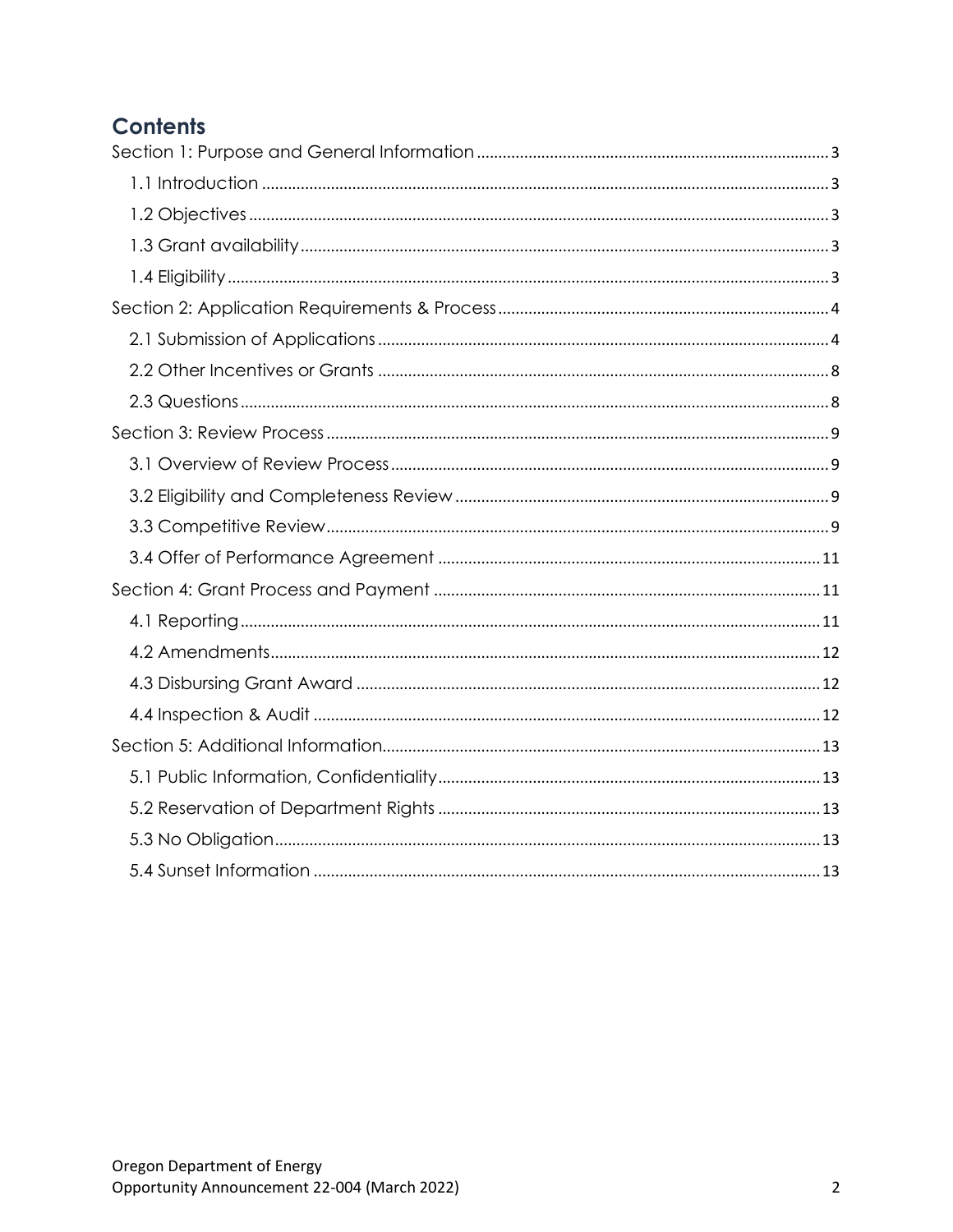# <span id="page-2-0"></span>**Section 1: Purpose and General Information**

# <span id="page-2-1"></span>**1.1 Introduction**

The purpose of this Community Renewable Energy Grant Program opportunity announcement is to create an application, competitive review, and grant award process that follows the requirements of the legislation and rules under which the Community Renewable Energy Grant Program is administered to determine which projects will receive grant funding.

# <span id="page-2-2"></span>**1.2 Objectives**

The Community Renewable Energy Grant Program provides grants to:

- Support offsetting the cost of planning and developing community renewable energy projects;
- Make community renewable energy projects economically feasible for qualifying communities;
- Promote small-scale renewable energy projects; and
- Provide direct benefits to communities across this state in the form of increased community energy resilience, local jobs, economic development, or direct energy cost savings to families and small businesses.

This opportunity announcement aims to support developing a community renewable energy project that does not qualify as a community energy resilience project.

# <span id="page-2-3"></span>**1.3 Grant availability**

The Department has \$12,000,000 in grant funds available for four open Community Renewable Energy Grant Program opportunity announcements. A minimum of 50 percent of these funds are reserved for projects that qualify as a community energy resilience project, and a minimum of 50 percent is reserved for community renewable energy projects that primarily serve a qualifying community.

The maximum grant available for developing a community renewable energy project, whether it qualifies as a community energy resilience project or not, is \$1,000,000. If the grant is not for a community energy resilience project, the grant may be used to cover up to 50 percent of the project costs.

# <span id="page-2-4"></span>**1.4 Eligibility**

An applicant must be one of Oregon's federally recognized Native American Tribes, a public body, or a consumer-owned utility. See [ORS 174.109 for a definition of public body.](https://www.oregonlegislature.gov/bills_laws/ors/ors174.html#:~:text=174.109%20%E2%80%9CPublic%20body%E2%80%9D%20defined.%20Subject%20to%20ORS%20174.108%2C%20as%20used%20in%20the%20statutes%20of%20this%20state%20%E2%80%9Cpublic%20body%E2%80%9D%20means%20state%20government%20bodies%2C%20local%20government%20bodies%20and%20special%20government%20bodies.%20%5B2001%20c.74%20%C2%A72%5D) An applicant may partner with a federally recognized Native American Tribe, public body, nonprofit entity, private business with a business site in Oregon, or owner of rental property in Oregon.

Eligible community renewable energy projects must utilize one or more renewable energy systems. Eligible renewable energy system technologies include:

• Energy generation: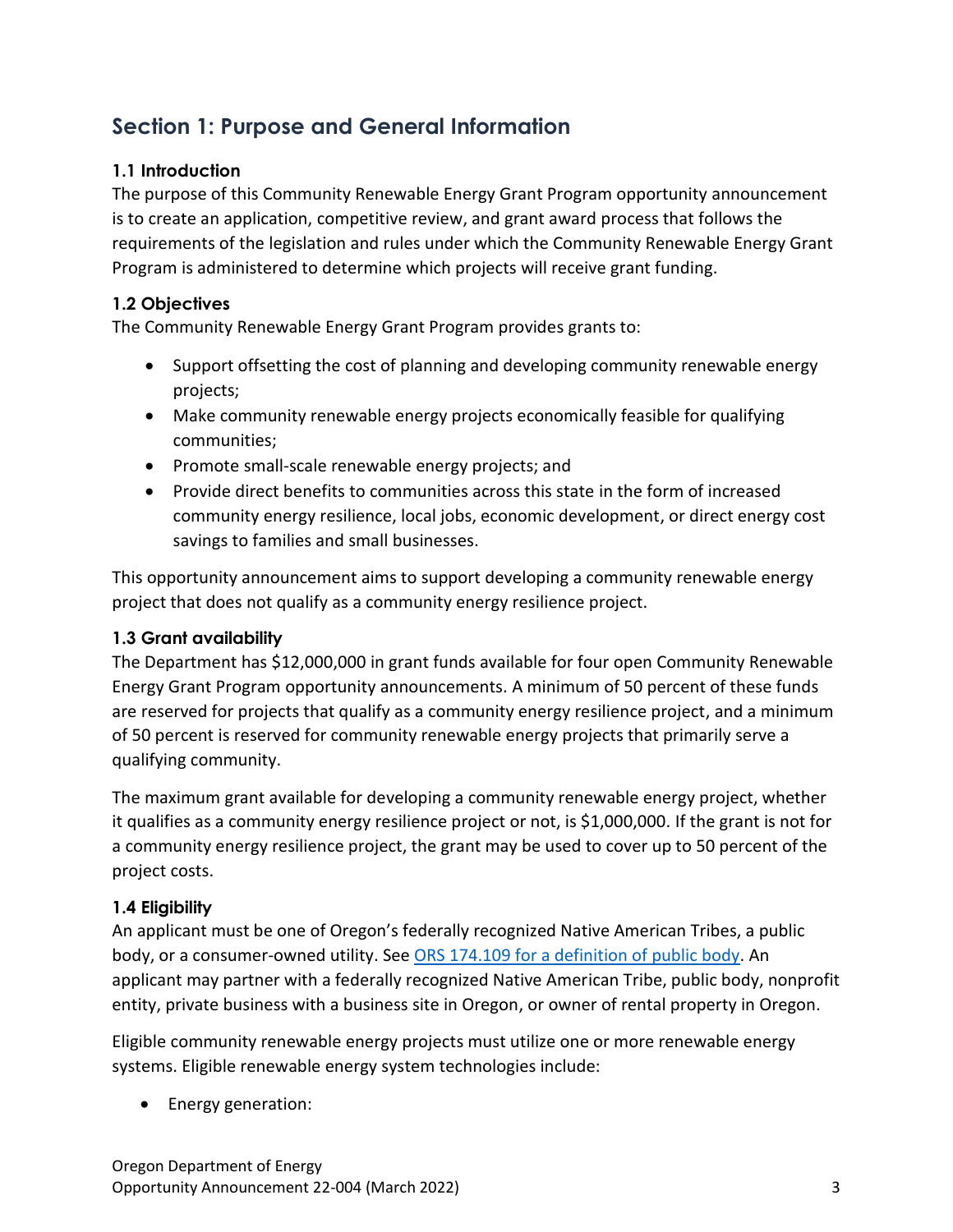- o Biomass
- o Solar
- o Geothermal
- o Hydroelectric
- o Wind
- o Landfill gas
- o Biogas
- o Wave
- o Tidal
- o Ocean thermal energy technology
- Energy storage
- Microgrid technologies
- Electric vehicle charging

A new energy storage system, microgrid technology, or electric vehicle charging station must be paired with an existing or newly-constructed renewable energy generation system listed above.

Other eligibility requirements for a grant to develop a community renewable energy project include:

- The project must be located in, and benefit, a community in Oregon and must not be located in a city with a population of 500,000 or more.
- The project must provide a direct benefit to a community in the form of increased community energy resilience, local jobs, economic development, or direct energy costs savings to families and small businesses.
- The project must not exceed 20MW of nameplate capacity, if the project is for generating renewable energy.
- The project must operate for at least five years.
- The applicant must meet all the application requirements detailed in Section 2 of this opportunity announcement.

Costs eligible to be covered by a Community Renewable Energy Grant project development grant are detailed in [OAR 330-250-0100.](https://secure.sos.state.or.us/oard/viewSingleRule.action?ruleVrsnRsn=286912)

# <span id="page-3-0"></span>**Section 2: Application Requirements & Process**

# <span id="page-3-1"></span>**2.1 Submission of Applications**

Applications must be submitted through the Department's online [application portal](https://odoe.powerappsportals.us/en-US/crephome) with all the requested information. Access to the application portal, and associated materials are available on the [Oregon Department of Energy](https://www.oregon.gov/energy/Incentives/Pages/CREP.aspx) website.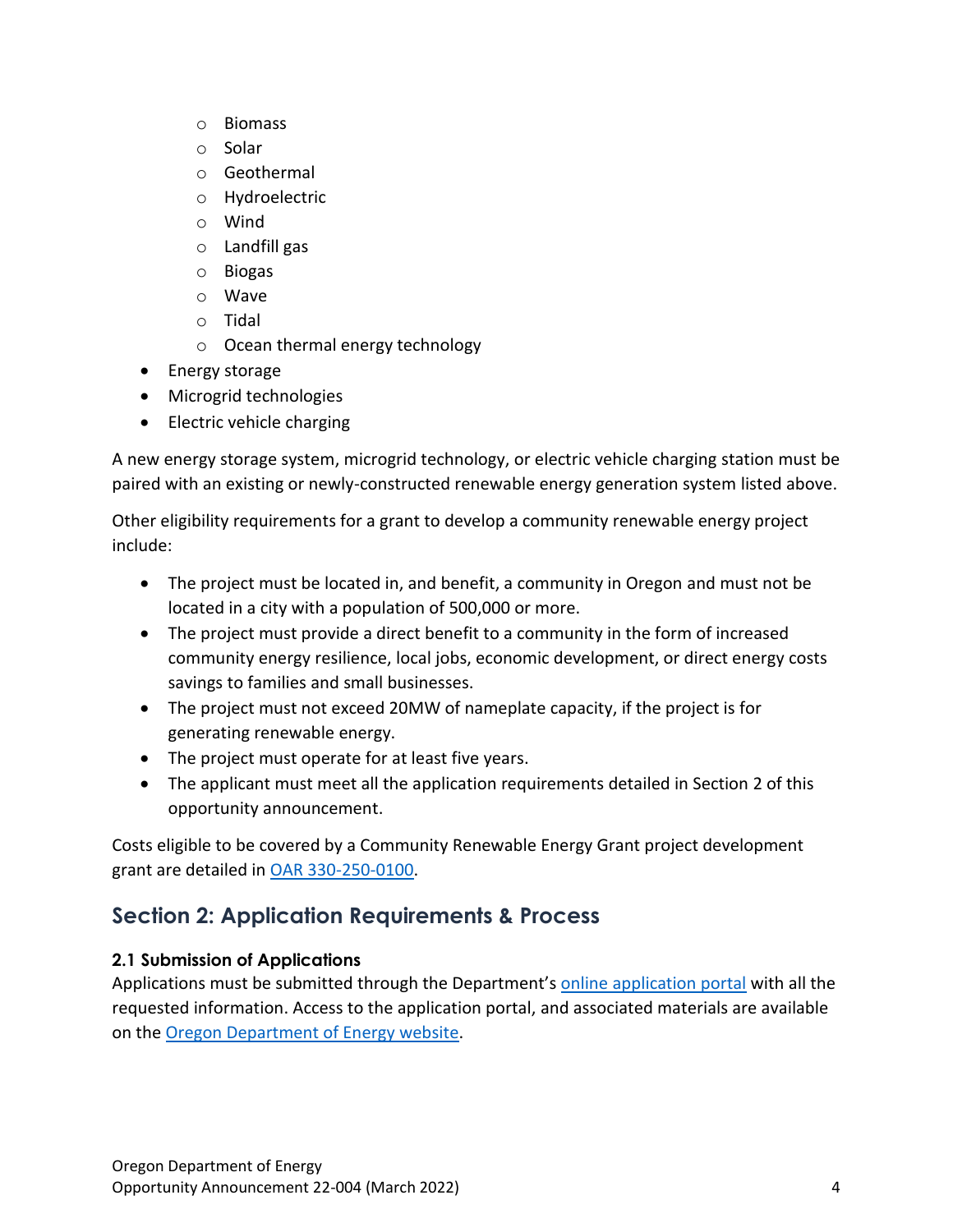Applications that are submitted improperly or are incomplete may be rejected. The Department must receive applications no later than the due date on the cover of this opportunity announcement.

On the application form, the applicant must list a person as the point of contact for the application. The Department will contact this designated responsible party with technical questions; it is the job of the designated point of contact to coordinate and submit responses to the Department.

A complete planning grant application includes, at a minimum:

- (1) An application form with all required information completed.
- (2) Applicant eligibility information and contact details.
- (3) Information about any partner organizations and their roles, including:
	- (a) For any partner that is a private business, documentation that the partner has a business site located in Oregon.
	- (b) For any partner that is an owner of rental property, documentation that the partner owns rental property located in Oregon.
- (4) The following supplemental documents:
	- (a) Written authorization from the applicant's governing body allowing submission of the application.
	- (b) For any partner that is a public body, written authorization from the partner's governing body allowing submission of the application.
	- (c) Evidence the application has been drafted in consultation with regional stakeholders for the purpose of ensuring feasibility. This must include a description of the applicant's consultation with regional stakeholders and community groups, and any additional community engagement process as part of developing the project development grant application.
	- (d) Evidence the application has been drafted in consultation with electric utilities that have customers in the communities covered by the community renewable energy project, for the purpose of ensuring feasibility. This may include a highlevel assessment of the impacts of the proposed project on existing utility infrastructure and the estimated costs for interconnection of the proposed project. Evidence may include:
		- (A) A letter confirming consultation from the electric utility serving the communities covered by a community renewable energy project.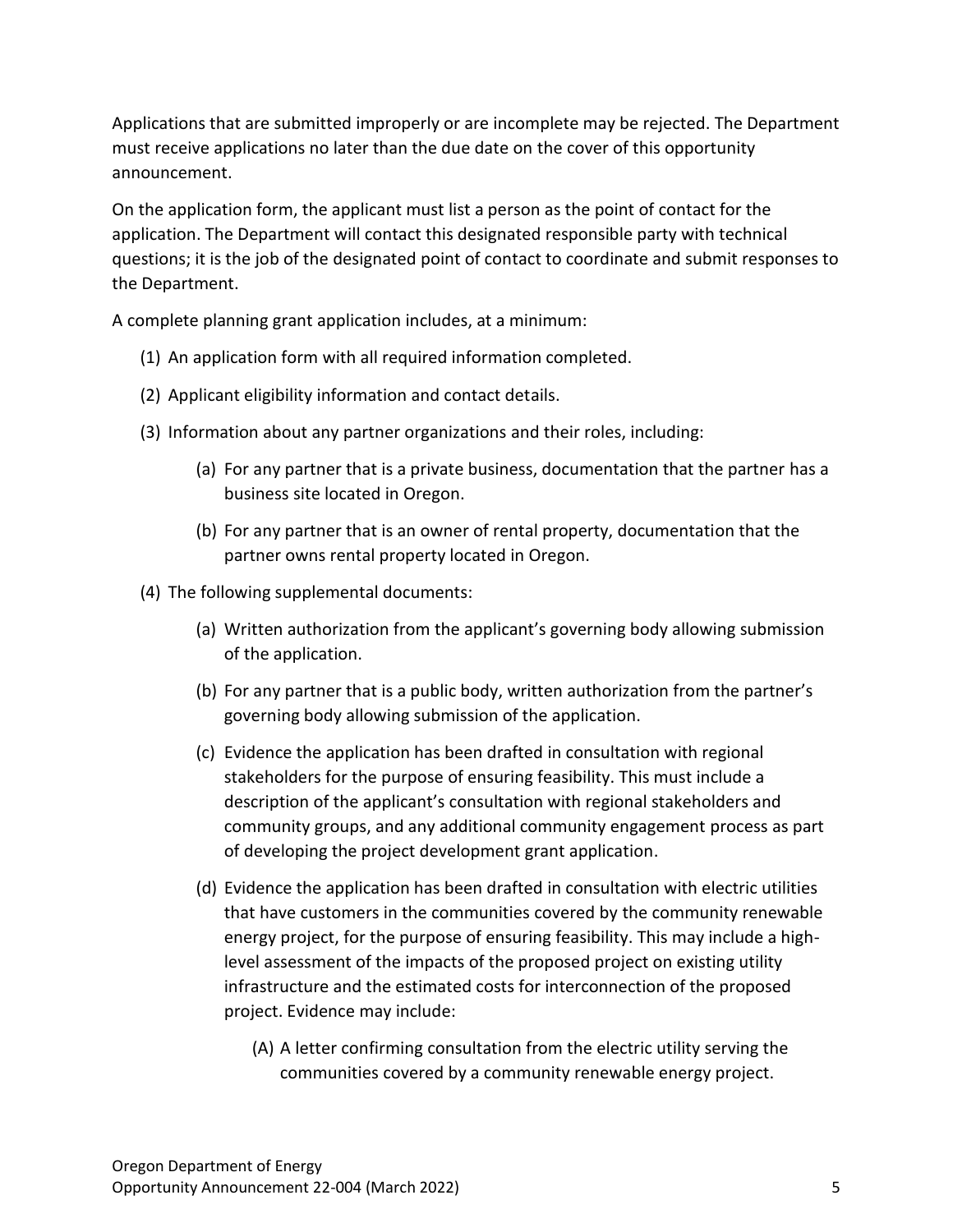- (B) Utility interconnection application or interconnection agreement.
- (e) A statement of how the applicant will comply with applicable state and local laws and regulations, and that states the applicant will notify the appropriate agencies and obtain the required licenses and permits.
- (5) A description of the project including:
	- (a) Clear overall project description that includes the project design, the equipment proposed to be used in the project, any engineering studies or calculations already done, status of the utility consultation, and planning already done.
	- (b) A description of the project location including details of its location in Oregon and not in a city with a population of 500,000 or more. An assessment of the suitability of the site, and the degree to which the applicant has secured site control.
	- (c) If the project is for generating renewable energy, include information on:
		- (A) The equipment technical specifications, including manufacturer's information and warranties for the selected technology and all other major project equipment, including information that demonstrates the system will operate for at least five years.
		- (B) The nameplate capacity (KW).
		- (C) The projected amount of net energy the project will generate, in KWh per year.
		- (D) A renewable resource assessment demonstrating adequate renewable resource availability for the proposed system operations. The resource assessment must describe the type of resource available, explain how the applicant evaluated and estimated the resource availability, and how the system will ensure access to the resource.
	- (d) If the project is for energy storage, include information on:
		- (A) The equipment technical specifications, including manufacturer's information and warranties for the selected technology and all other major project equipment, include information that demonstrates the system will operate for at least five years.
		- (B) Nameplate power capacity in KW.
		- (C) The projected amount of net energy the project will supply, in KWh per year.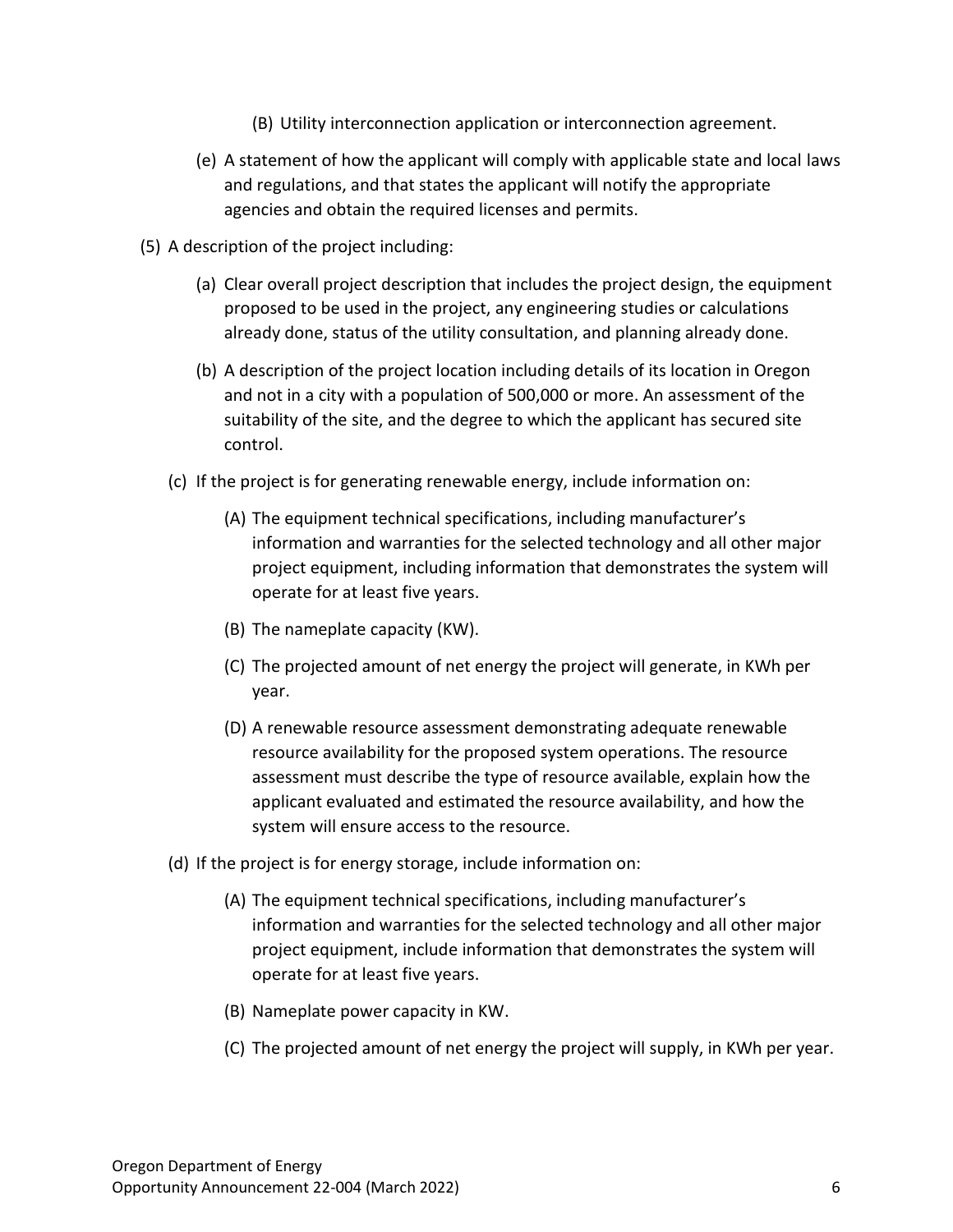- (D) Proposed operational use cases for the energy storage project, including emergency backup power, providing grid services, demand reduction, arbitrage, or any other planned uses.
- (e) If the community renewable energy project will add capacity to or be paired with an existing renewable energy system, for example pairing energy storage and/or microgrid enabling technologies with an existing solar photovoltaic array, the applicant must include a description of the existing renewable energy system.
- (6) A project management plan that contains:
	- (a) List of project team members, their roles and lines of authority, and experience with similar projects.
	- (b) A detailed construction plan and project schedule with major milestones including the target operational date of the system. The schedule must show construction beginning within 12 months of execution of the performance agreement and will be completed within 36 months of execution of the performance agreement.
	- (c) A description of how the applicant will manage planning, construction, and system start-up. Include a commissioning plan if developed.
	- (d) A detailed description of the project operations plan post construction that demonstrates the project will operate as represented for at least five years, and for the life of the project. The applicant should show how the project will be operated, the estimated costs, how maintenance and operations will be adequately funded, and that there will be sufficient experienced personnel to operate the plant.
	- (e) Information on the number and types of jobs directly connected to the awarding of the grant that will be:
		- (A) Created by the project; and
		- (B) Sustained throughout construction and operation of the project.
- (7) A detailed description of the community benefit and equity considerations, or other documentation of the extent to which the community renewable energy project would be located in and/or will serve one or more [qualifying communities.](https://www.oregonlegislature.gov/bills_laws/ors/ors470.html#:~:text=(9)%20%E2%80%9CQualifying%20community%E2%80%9D%20means%20a%20community%20that%20qualifies%20as%20an%20environmental%20justice%20community%20as%20defined%20in%20section%201%20of%20this%202021%20Act%20%5B469A.400%5D.) This should include a description of the location, the communities served, and the community benefits. It could also include, but is not limited to:
	- (a) A description of qualifying communities involved in project development and operations, and the extent to which they are represented in project leadership.
	- (b) A description of any partnerships with qualifying communities.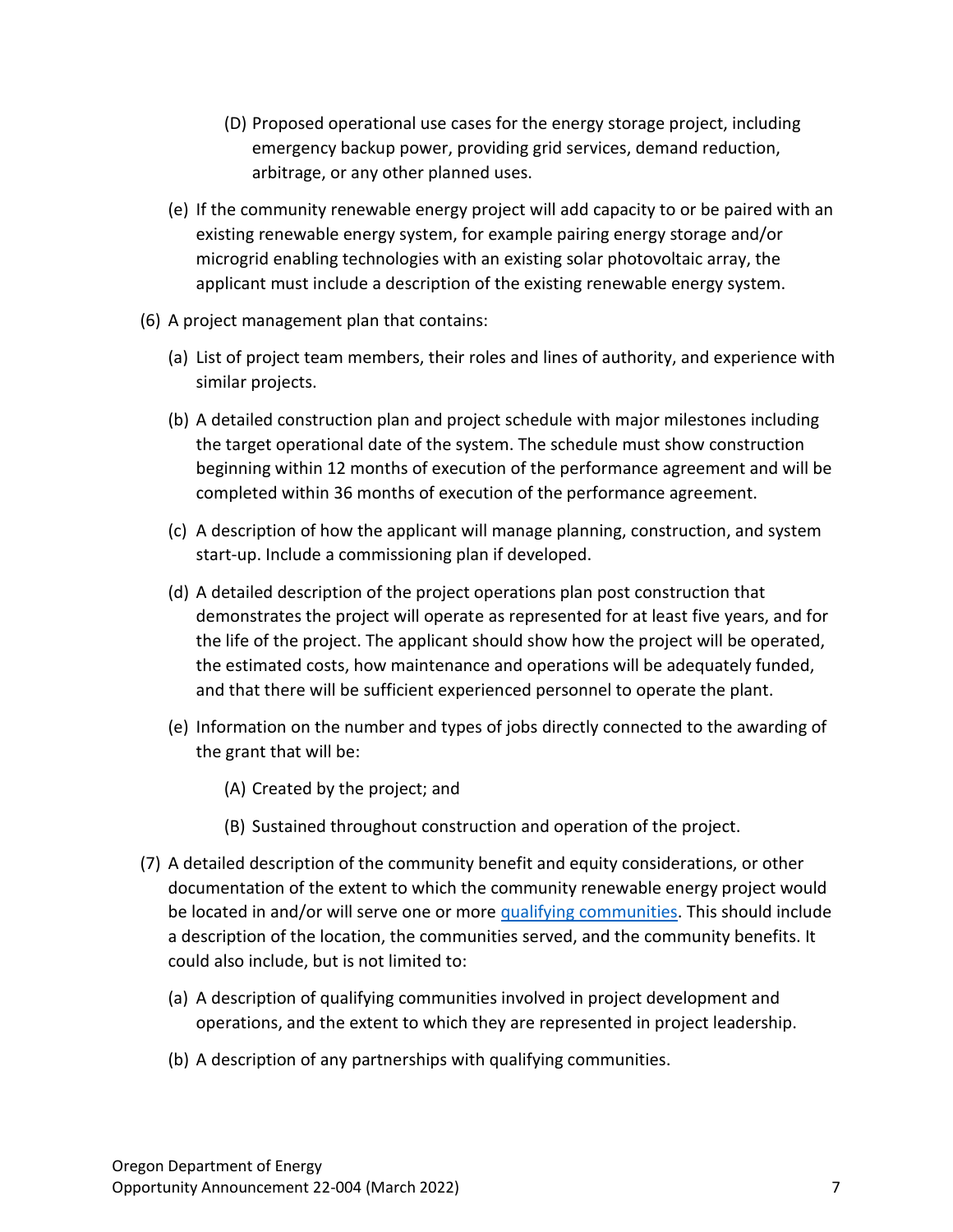- (c) A description of outreach done to qualifying communities. This could include, but is not limited to, descriptions of surveys of the local community, attendance or participation at public meetings, and community ideas and recommendations incorporated in project plan.
- (d) A description of any equity framework used by applicant in developing the project.
- (e) A description of the level of direct energy cost savings to families and small businesses that will result from the project.
- (f) A description of the level of economic development that will result from the project.
- (8) The grant amount requested and project budget, including:
	- (a) The anticipated total project cost, which must contain an itemized list of costs designated as either eligible or non-eligible for the grant. Breakdown of cost should show equipment and materials, labor, engineering, and other soft costs.
	- (b) A description of any other incentives that the applicant has been or may be awarded that are directly related to the renewable energy system in the application.
	- (c) A description of the applicant's project financing plan that includes potential sources for funding during construction, and to cover the balance of project costs beyond the grant amount and other incentives.
- (9) If applicable, a description of how the community renewable energy project would integrate with broader community energy and environmental goals.

The department will not accept amendments to applications during the opportunity period. An applicant may withdraw an application and submit a replacement application during the opportunity period.

#### <span id="page-7-0"></span>**2.2 Other Incentives or Grants**

In the application, an applicant must indicate other incentives that have been or may be awarded that are directly related to the renewable energy system in the application. The amount of any potential CREP grant will be reduced if in combination with other incentives the amount exceeds 100 percent of the project costs.

#### <span id="page-7-1"></span>**2.3 Questions**

Questions, including requests for explanations of the meaning or interpretation of provisions of this opportunity announcement, must be submitted via email to [community.grants@energy.oregon.gov](mailto:community.grants@energy.oregon.gov) and be received by the due date for questions set forth on the cover of this opportunity announcement. To help ensure questions are answered and responses are posted appropriately, please identify "CREP question" in your subject line. Answers to questions submitted will be posted online for access by all applicants.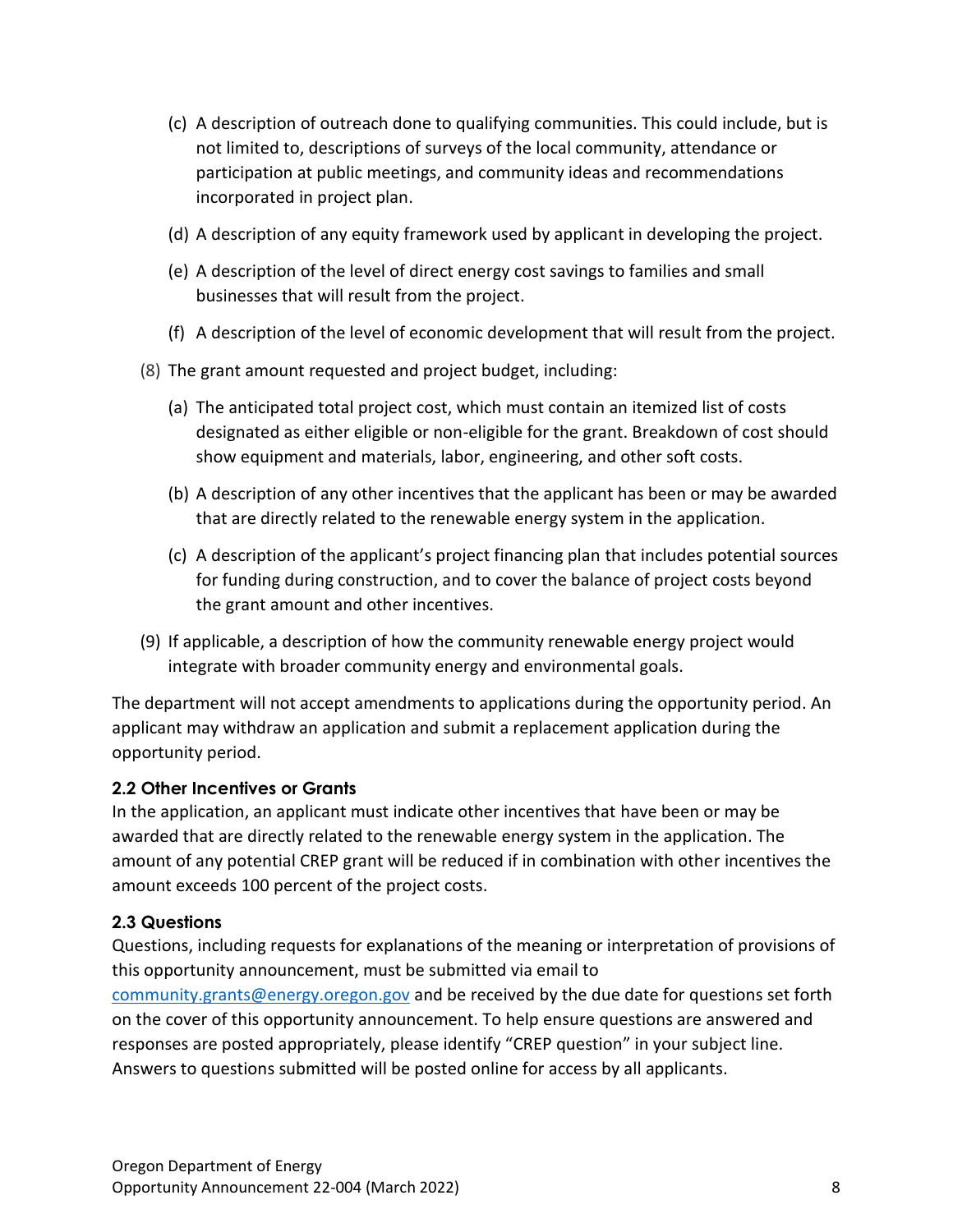# <span id="page-8-0"></span>**Section 3: Review Process**

### <span id="page-8-1"></span>**3.1 Overview of Review Process**

The Department staff will first review all applications on a pass/fail basis to determine if each application is complete, meaning it includes all the minimum required elements described in section 2.1 of this opportunity announcement. The Department will evaluate all applications for completeness. The Department will conduct a competitiveness review of all complete applications and based on the competitive review results; certain applications may be offered a performance agreement.

The only information the Department will consider in the review process is that which is submitted by the applicant through the application process. Attempts to improperly influence the review process by submitting additional information or contacting the agency review team with additional information will result in application denial. All comments and questions should be submitted via email to [community.grants@energy.oregon.gov.](mailto:community.grants@energy.oregon.gov)

#### <span id="page-8-2"></span>**3.2 Eligibility and Completeness Review**

Department staff will first review all applications on a pass/fail basis to determine if each application is complete, meaning it includes all the minimum required elements described in section 2.1 of this opportunity announcement. The applicant's failure to comply with the instructions or failure to submit a complete application may result in the application being found incomplete and rejected. Only those applications that meet the minimum requirements will be considered for further review. If the applicant is relying on information in attachments, the information in the attachments should be readily identifiable with explicit references noted on the application form.

If the Department finds that the application is complete, the Department will notify the applicant that the application will move into the competitive review process. The Department will not process incomplete applications, though the Department may request additional information from an applicant if necessary to support the competitive review process. The Department will provide written notification to the applicant of incomplete applications that their application is not moving to the competitive review. If an application is found to be incomplete, the applicant may apply in a future opportunity announcement.

#### <span id="page-8-3"></span>**3.3 Competitive Review**

The requested information detailed in Section 2.1 is the minimum required information for an application to be considered complete. Some of the scoring criteria in Section 3.3 are optional. Applicants that demonstrate they meet these criteria may score higher during the competitive review process. The online application portal will provide details on how to submit this information.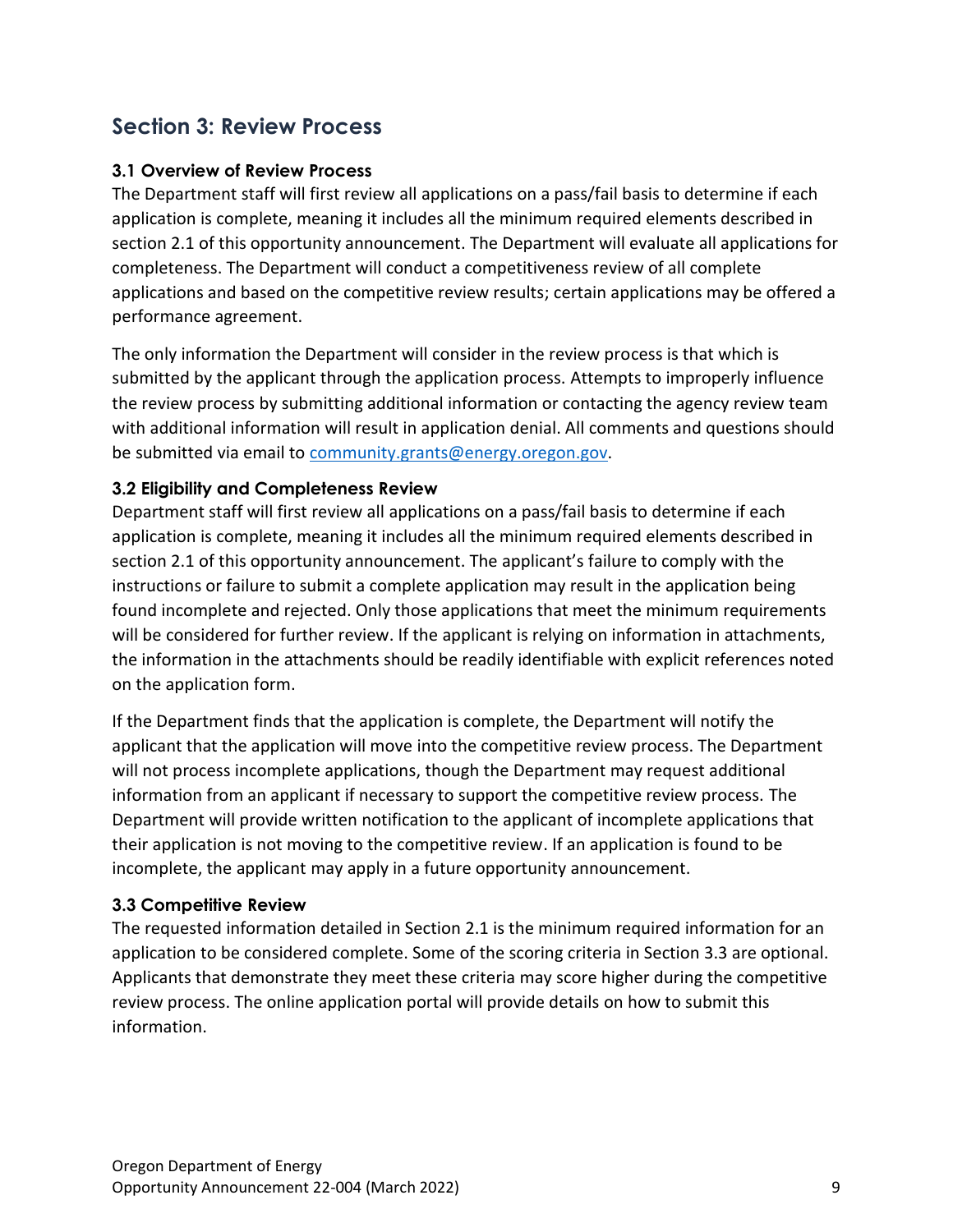| Development Project - Community Renewable Energy Project                                                                                                                                                                                                                                                                                                                                                                                                                                                                                                                                                                                                                                                                                                                                                                                                                                                                                                                                                                                                                                                                                                                                                                                                                                                                                                                                                              |               |
|-----------------------------------------------------------------------------------------------------------------------------------------------------------------------------------------------------------------------------------------------------------------------------------------------------------------------------------------------------------------------------------------------------------------------------------------------------------------------------------------------------------------------------------------------------------------------------------------------------------------------------------------------------------------------------------------------------------------------------------------------------------------------------------------------------------------------------------------------------------------------------------------------------------------------------------------------------------------------------------------------------------------------------------------------------------------------------------------------------------------------------------------------------------------------------------------------------------------------------------------------------------------------------------------------------------------------------------------------------------------------------------------------------------------------|---------------|
| <b>Competitive Review Criteria</b>                                                                                                                                                                                                                                                                                                                                                                                                                                                                                                                                                                                                                                                                                                                                                                                                                                                                                                                                                                                                                                                                                                                                                                                                                                                                                                                                                                                    | <b>Points</b> |
| <b>Project Feasibility</b>                                                                                                                                                                                                                                                                                                                                                                                                                                                                                                                                                                                                                                                                                                                                                                                                                                                                                                                                                                                                                                                                                                                                                                                                                                                                                                                                                                                            |               |
| Strength of project team: applicant provides a list of significant members, clearly defined<br>roles, sufficient number of team members, experience of the team on similar projects,<br>clear ownership and partners.                                                                                                                                                                                                                                                                                                                                                                                                                                                                                                                                                                                                                                                                                                                                                                                                                                                                                                                                                                                                                                                                                                                                                                                                 |               |
| Strength of project operations plan: applicant details how are they going to maintain and<br>operate project, how it will be adequately staffed and includes a contingency plan.                                                                                                                                                                                                                                                                                                                                                                                                                                                                                                                                                                                                                                                                                                                                                                                                                                                                                                                                                                                                                                                                                                                                                                                                                                      |               |
| Strength of project description: applicant adequately describes the project to be<br>constructed.                                                                                                                                                                                                                                                                                                                                                                                                                                                                                                                                                                                                                                                                                                                                                                                                                                                                                                                                                                                                                                                                                                                                                                                                                                                                                                                     |               |
| Strength of financial plan: applicant adequately demonstrates financial ability to complete<br>and operate the project.                                                                                                                                                                                                                                                                                                                                                                                                                                                                                                                                                                                                                                                                                                                                                                                                                                                                                                                                                                                                                                                                                                                                                                                                                                                                                               |               |
| Strength of construction plan and detailed schedule: applicant demonstrates construction<br>will begin within 12 months of Performance Agreement and will be completed within 36<br>months. Clear lines of authority and duties outlined in the plan. Adequate description of<br>project milestones and level of detail in the plan and schedule.                                                                                                                                                                                                                                                                                                                                                                                                                                                                                                                                                                                                                                                                                                                                                                                                                                                                                                                                                                                                                                                                     |               |
| <b>Program Priorities &amp; Project Benefits</b>                                                                                                                                                                                                                                                                                                                                                                                                                                                                                                                                                                                                                                                                                                                                                                                                                                                                                                                                                                                                                                                                                                                                                                                                                                                                                                                                                                      |               |
| Equity:<br>Location in Community: Project is located in a qualifying community.<br>Communities Served: Project provides direct benefits to one or more qualifying<br>٠<br>communities.<br>Project Leadership: Applicant demonstrates members of qualifying communities<br>$\bullet$<br>are involved in the project and represented in project leadership.<br>Community Partnerships. Applicant provides a description of the consultations<br>$\bullet$<br>with regional stakeholders and community groups, and any additional community<br>engagement process as part of developing the grant application.<br>Community Outreach Plan: Applicant includes a community outreach plan that<br>describes the participation and engagement by people with low incomes; Black,<br>Indigenous or People of Color; members of tribal communities; people with<br>disabilities; youth; people from rural communities; and people from otherwise<br>disadvantaged communities in the siting, planning, designing, or evaluating of the<br>proposed project. This could include, but is not limited to, descriptions of surveys<br>of the local community, attendance or participation at public meetings,<br>community ideas and recommendations incorporated in project plan.<br>An Equity Framework is used by the applicant to guide development, or is<br>proposed to guide implementation or evaluation, of the project. | 15            |
| Demonstrates significant prior investments in energy efficiency measures at the project<br>location or will result in aggregate improvements to demand response capabilities.<br>Evidence may include utility or Energy Trust of Oregon project documentation or finance<br>statements demonstrating investments.                                                                                                                                                                                                                                                                                                                                                                                                                                                                                                                                                                                                                                                                                                                                                                                                                                                                                                                                                                                                                                                                                                     | 5             |
| Project constructed in part or in whole by disadvantaged business enterprises, emerging<br>small businesses, or businesses that are owned by minorities, women, or disabled<br>veterans.                                                                                                                                                                                                                                                                                                                                                                                                                                                                                                                                                                                                                                                                                                                                                                                                                                                                                                                                                                                                                                                                                                                                                                                                                              | 5             |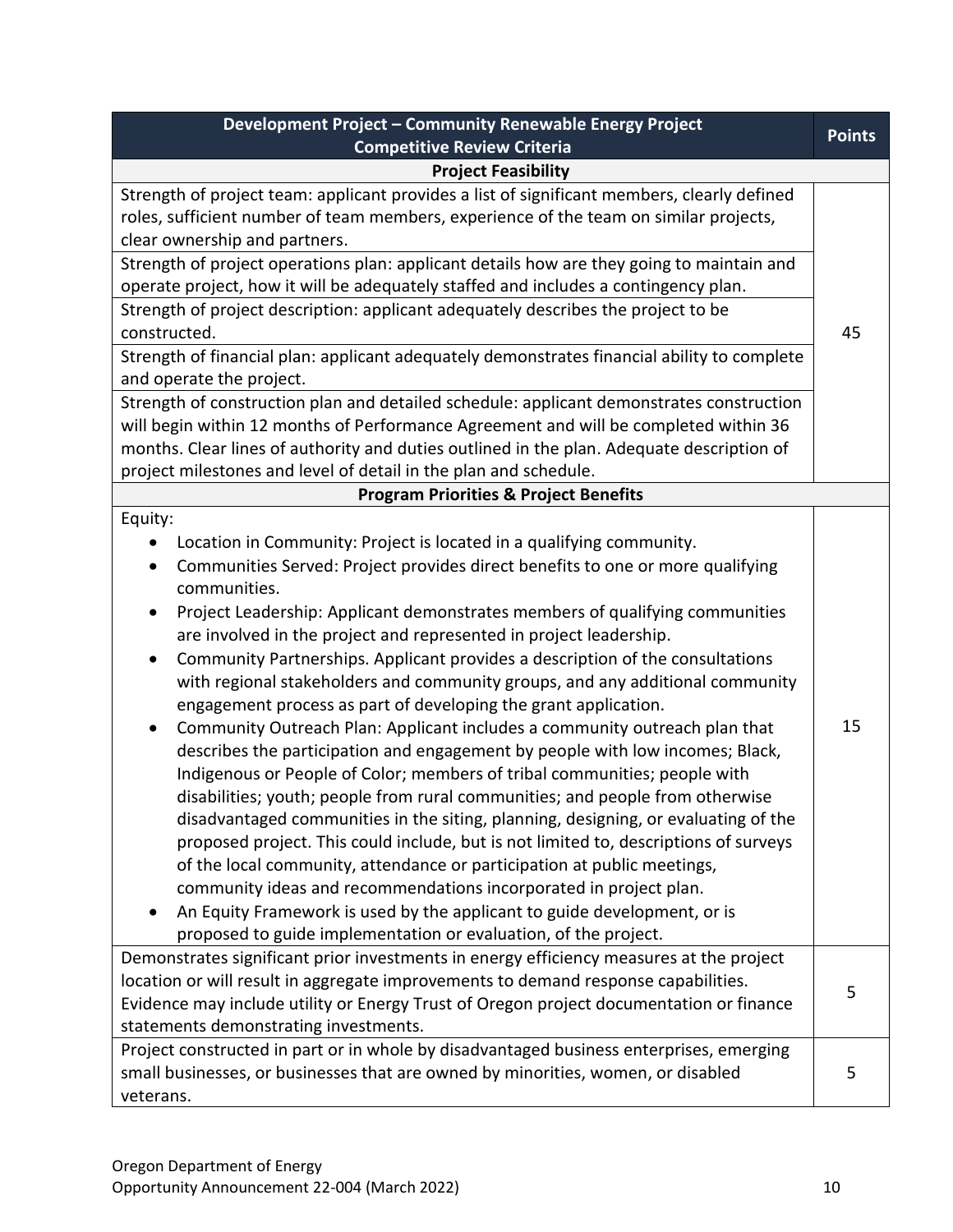| Applicant includes information detailing the extent to which the project includes inclusive  |   |  |
|----------------------------------------------------------------------------------------------|---|--|
| hiring and promotion polices.                                                                |   |  |
| Project assists applicant in achieving goals included in the applicants' natural hazard      |   |  |
| mitigation plan as approved by the Federal Emergency Management Agency.                      |   |  |
| Level of anticipated direct energy cost savings to families and small businesses (amount of  |   |  |
| savings predicted relative to the grant request amount, number of families and               |   |  |
| businesses that see direct savings, diversity and types of families and businesses that see  |   |  |
| the direct benefits).                                                                        |   |  |
| Level of anticipated economic development (beyond job creation, will the construction        |   |  |
| project increase average incomes, ensure sustainable economic growth, innovation,            |   |  |
| workforce development, business retention and expansion, and promotion of an                 |   |  |
| environment that supports entrepreneurship and small business development).                  |   |  |
| Level of anticipated local jobs directly created during construction, and directly sustained | 5 |  |
| during operations, in relation to the size of the requested grant amount.                    |   |  |
| <b>Project Diversity</b>                                                                     |   |  |
| Geographic Diversity                                                                         |   |  |
| Diversity or technology/resource/project size                                                |   |  |
|                                                                                              |   |  |

Applications will be ranked based on the competitive review scores and recommendations from competitive review committee. Final recommendations will be determined by the department. Applicants that are recommended for awards may be offered a Performance Agreement.

The Department will notify applicants of the competitive review outcome in writing. Projects not selected may be eligible to apply again during a future opportunity announcement.

# <span id="page-10-0"></span>**3.4 Offer of Performance Agreement**

Following the competitive review, successful applications may be offered a performance agreement. The grant amount offered may be less than requested. The Department will communicate to the applicant the conditions surrounding the offer of a performance agreement. Applicants will have 30 calendar days to respond in writing to the offer, after which the Department may revoke the offer.

The performance agreement will include the terms provided in [OAR 330-250-0130,](https://secure.sos.state.or.us/oard/viewSingleRule.action?ruleVrsnRsn=286915) and may include additional terms, such as reporting frequency. In accordance with OAR 330-250-0130 (4), failure to agree to the terms of a performance agreement may result in the Department rejecting the grant application.

# <span id="page-10-1"></span>**Section 4: Grant Process and Payment**

#### <span id="page-10-2"></span>**4.1 Reporting**

Once a Performance Agreement is executed, successful applicants will be required to submit project progress reports as specified in the performance agreement.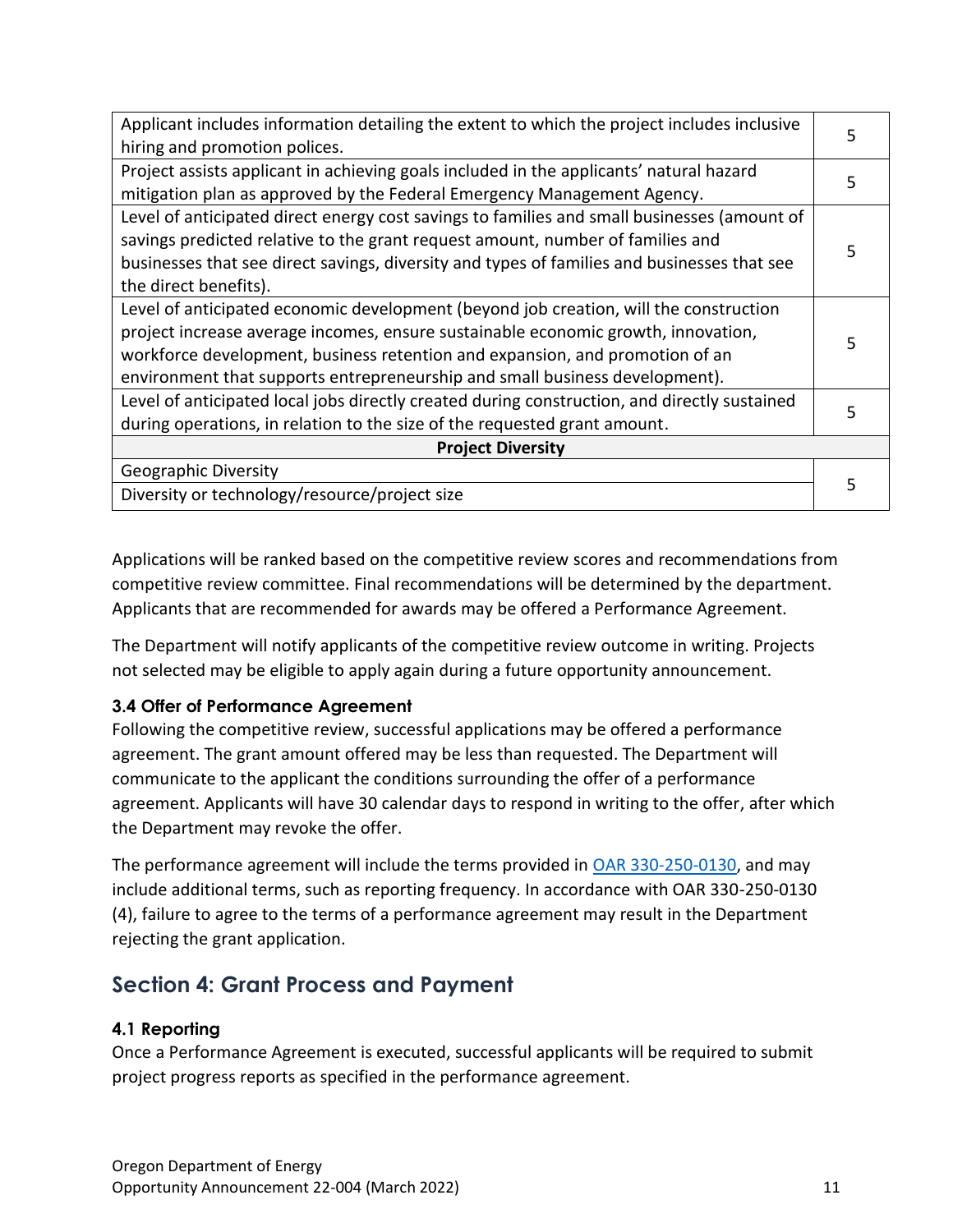After verified completion of construction, reports will be required annually for the first five years of the project's operation. These annual reports will include information on jobs provided by the project, quantity of energy produced monthly and annually, and other information outlined in the Performance Agreement.

# <span id="page-11-0"></span>**4.2 Amendments**

Performance agreements may be amended only as provided under [OAR 330-250-0140.](https://secure.sos.state.or.us/oard/viewSingleRule.action?ruleVrsnRsn=286916) The grantee must submit a written amendment request to the director to amend a performance agreement. Prior to approval of an amendment, the grantee must demonstrate that the project with the proposed change will continue to meet the requirements in statute, rule, and the opportunity announcement, as well as continuing to be technically feasible, and operating essentially as originally proposed. The grantee has the responsibility to provide complete technical documentation that will support a case for the proposed amendment. The Department may deny amendments submitted without such justification and documentation.

The Department will evaluate amendments to determine if the change would have affected the outcome of the competitive review, which may result in pro-rating the award amount or denial of the amendment request. Amendment request will not result in an increased award amount, even if the output of the project or the project costs increase.

# <span id="page-11-1"></span>**4.3 Disbursing Grant Award**

Once a Performance Agreement is executed, up to 30 percent of the grant funds may be released if the applicant demonstrates:

- They have taken meaningful steps to seek site control, including but not limited to an option to lease or purchase the site or an executed letter of intent or exclusivity agreement to negotiate an option to lease or purchase the site; and
- Filed a request for interconnection with a host utility or appropriate transmission provider; and
- Met any other requirements provided by the Department in the performance agreement.

The remaining grant funds will be released upon verification of the completion of the project and submission of the final report and other required materials from the Performance Agreement. The final distribution amount may be reduced based on the CPA verification letter required in the final report as specified in the Performance Agreement. Grant amounts cannot exceed the cost of the project less other incentives.

# <span id="page-11-2"></span>**4.4 Inspection & Audit**

The Department reserves the right to conduct a physical inspection of all projects and to audit all documentation relating to a project for which a grantee and the Department have entered into a performance agreement.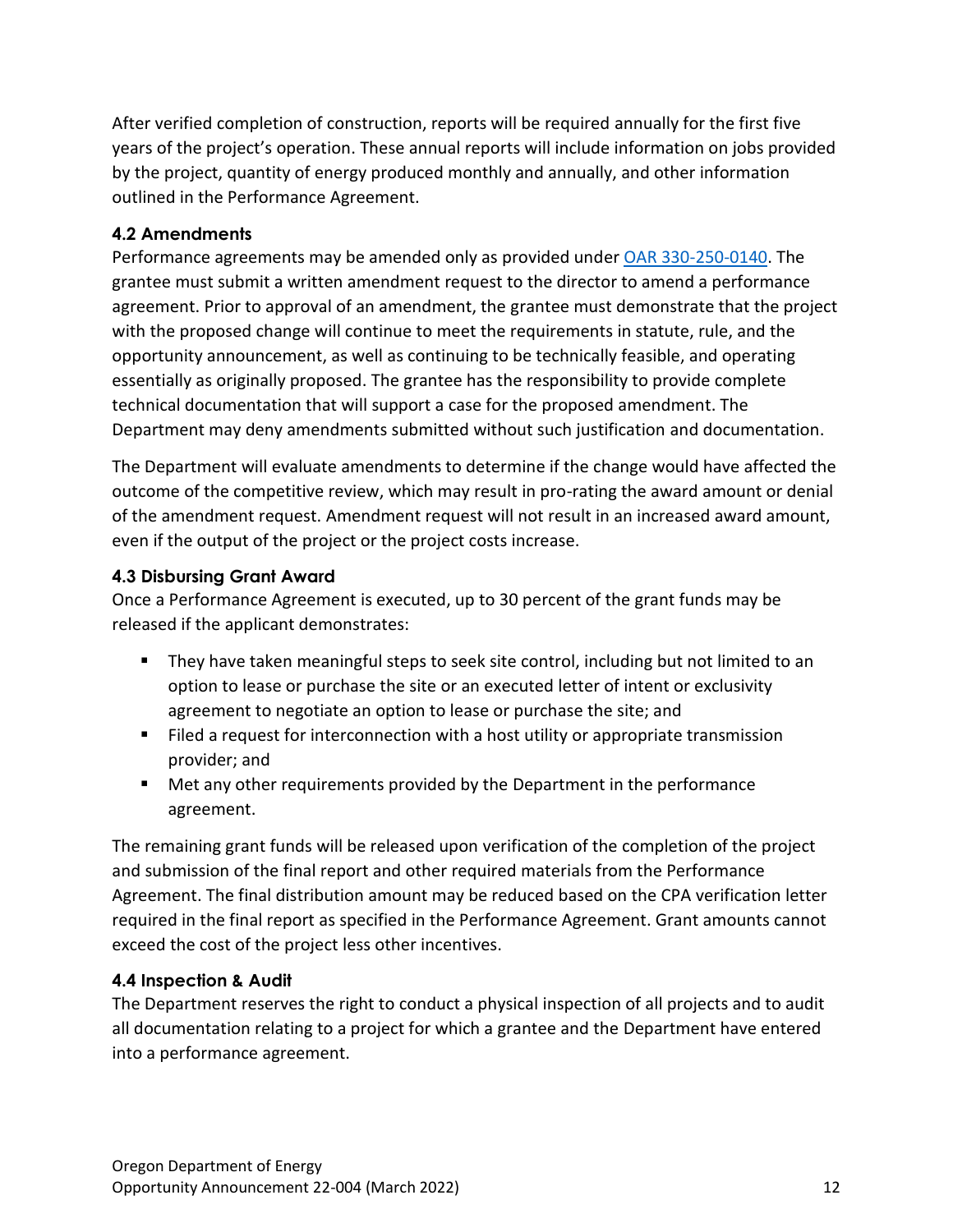# <span id="page-12-0"></span>**Section 5: Additional Information**

# <span id="page-12-1"></span>**5.1 Public Information, Confidentiality**

The State of Oregon's Public Records Law (ORS 192.311 through 192.478) applies to filings and applications submitted to the Department. The law states every person has a right to inspect any public record of a public body, subject to certain exceptions. Applications are public records, and the Department may be required by law to disclose information in the application to the public on request. An applicant may request confidentiality of certain information in its application by marking the information confidential. Marking information does not guarantee that it will be kept confidential, however, and the Department will make any decisions regarding public disclosure of information contained in this application in accordance with Oregon Public Records Law.

Grant funding from the state of Oregon may be reported on [Oregon Transparency,](https://www.oregon.gov/transparency/pages/index.aspx) a state agency tool available for Oregonians to learn about how state government works, taxes are used, and more. The data and information on this website are provided to users for general knowledge and information. It excludes data and information that is confidential, protected, or private under state and federal laws, and is unaudited.

The Department may publicly announce awarded grantees under this program. The public announcement may include, but is not limited to: the system owner's name, partner's names, type of project and/or description, location of project, size of the project, total cost of the project, and the awarded grant amount.

# <span id="page-12-2"></span>**5.2 Reservation of Department Rights**

The Department reserves all rights regarding this opportunity announcement, including, without limitation, the right to:

- 1. Amend, delay, or cancel the opportunity announcement without liability if the Department finds it is in the best interest of the State of Oregon to do so;
- 2. Not consider any or all applications received upon finding that it is in the best interest of the State of Oregon to do so;
- 3. Deem incomplete any application that fails substantially to comply with all prescribed opportunity announcement procedures and requirements; and
- 4. Allocate a grant amount less than the amount requested by applicant, at its discretion.

# <span id="page-12-3"></span>**5.3 No Obligation**

The Department is not obligated as a result of the submission or acceptance of an application to award a grant to an applicant.

#### <span id="page-12-4"></span>**5.4 Sunset Information**

If awarded, a grant applicant's performance agreement will outline the timeframe required to receive the grant award. In general, CREP development grant performance agreements provide 12 months from the date of the agreement for the applicant to begin construction and 36